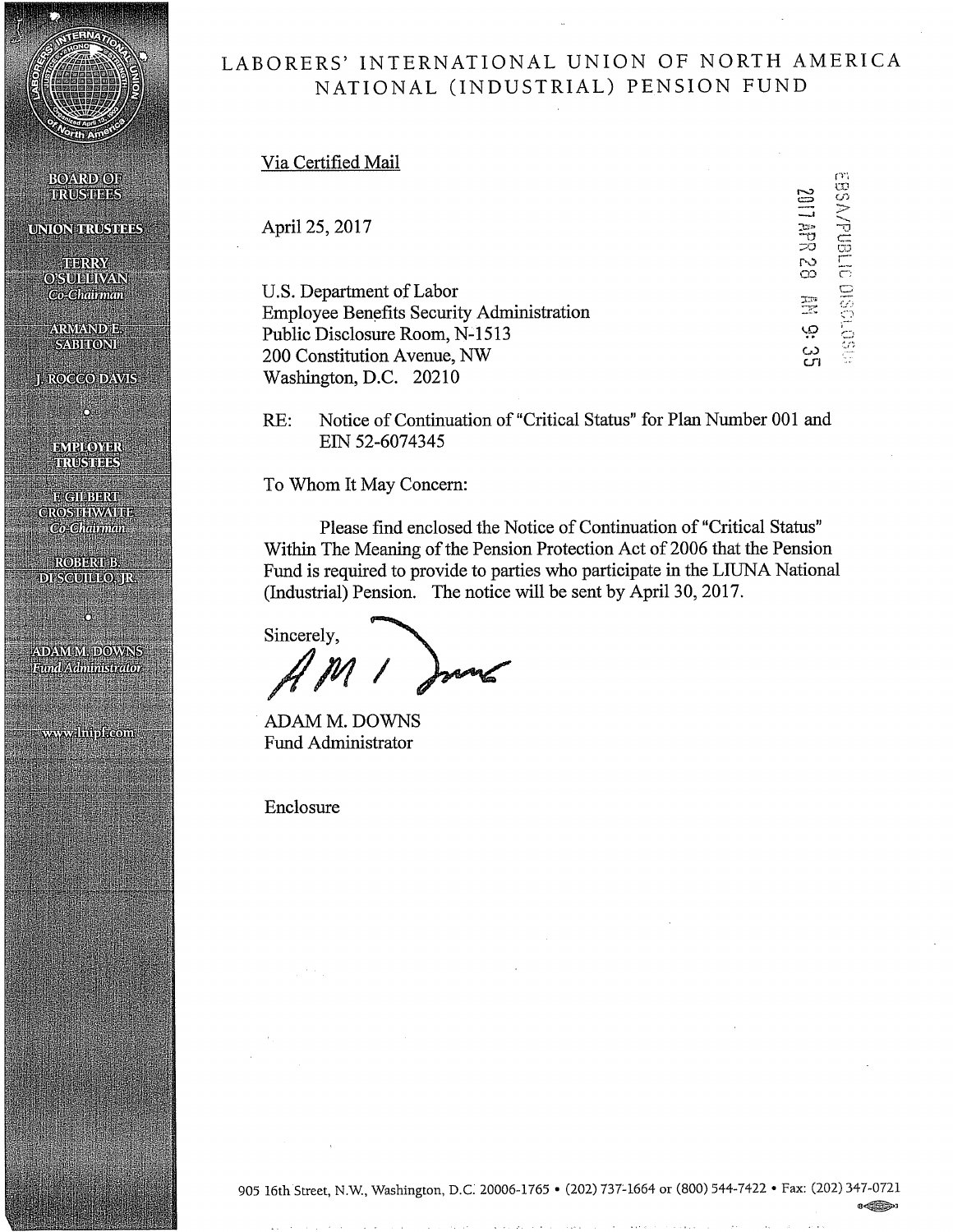LABORERS' NATIONAL (INDUSTRIAL) PENSION FUND

905 16th Street, N.W. Washington, D.C. 20006

April 2017

# NOTICE OF CONTINUATION OF "CRITICAL STATUS" WITHIN THE MEANING OF THE PENSION PROTECTION ACT OF 2006

## To: All Participants, Beneficiaries in Pay Status, Participating Unions, and Contributing Employers

This Notice is required by the Pension Protection Act of 2006 (PPA) to inform you that the Pension Fund's actuary has completed its annual certification of the Pension Fund's funding zone status and has determined that the Fund's funding status remains in the "critical" ("red") zone for 2017, as expected under the Fund's "Funding Rehabilitation Plan". In accordance with the PPA, the actuary submitted a certification of the Fund's red zone status to the U.S. Department of the Treasury on March 31, 2017.

This does not mean that the Fund is terminating. It does not mean that the Fund is insolvent and unable to pay promised benefits. In fact, the Fund continues to pay all promised benefits on time and in full.

The Pension Fund was previously determined to be in the red zone for 2010 because the actuary projected that the Fund would have an "accumulated funding deficiency" under PPA standards unless significant changes were made to improve the Fund's funding over a period of years. As explained more fully below, the Fund's Board of Trustees adopted the Funding Rehabilitation Plan (FRP") to improve the funding status over a period of 10-12 years. As expected when the FRP was adopted, the Fund remains in the red zone for 2017. However, the funding is improving faster than expected in 2010. To exit the red zone under the PPA's new funding standards, the Fund must be projected to have no funding deficiency within the next 10 years.

## Funding Rehabilitation Plan

The PPA required the Board of Trustees to develop the FRP with the aim of restoring the Pension Fund's financial health over the next 10 to 12 years or more. The Board of Trustees adopted a FRP on July 26, 2010. A copy of the FRP was distributed thereafter in accordance with the FRP.

In general, the FRP requires the parties to each collective bargaining agreement to adopt one or the other of two "Schedules": a Preferred Schedule or a Default Schedule within a certain period that is determined by the expiration date of their collective bargaining agreements. The bargaining parties can wait until negotiations on a new collective bargaining agreement to agree on a Schedule, or they can re-open their current agreement to incorporate a Schedule. The law requires the Fund to impose the Default Schedule after the current agreement expires if the parties are unable to agree. The Preferred Schedule requires employer contribution rate increases of 10% per year for 9 years and maintains benefits for participants covered by this Schedule. Originally the Preferred Schedule required 10 years of increases, but the Board of Trustees was able to reduce the number of increases to 9 years. The Default Schedule requires employer contribution rate increases of 8% per year for 10 years and reduces benefits and benefit options for participants covered by this Schedule (see "Adjustable Benefits", below).

The Board of Trustees is required by law to annually assess whether the Pension Fund is recovering its financial health under the FRP and is on track to exit the red zone status within the permitted rehabilitation period. The Board has determined that the FRP remains well on track.

Adjustments to the FRP might be necessary or appropriate over time depending on investment performance and other developments.

## Changes in "Adjustable Benefits" For Participants Covered By the Default Schedule

Under the law, a rehabilitation plan may include contribution rate requirements and revisions to a pension fund's benefit schedule for future accruals, as well as reductions in, or elimination of, so-called "adjustable benefits"